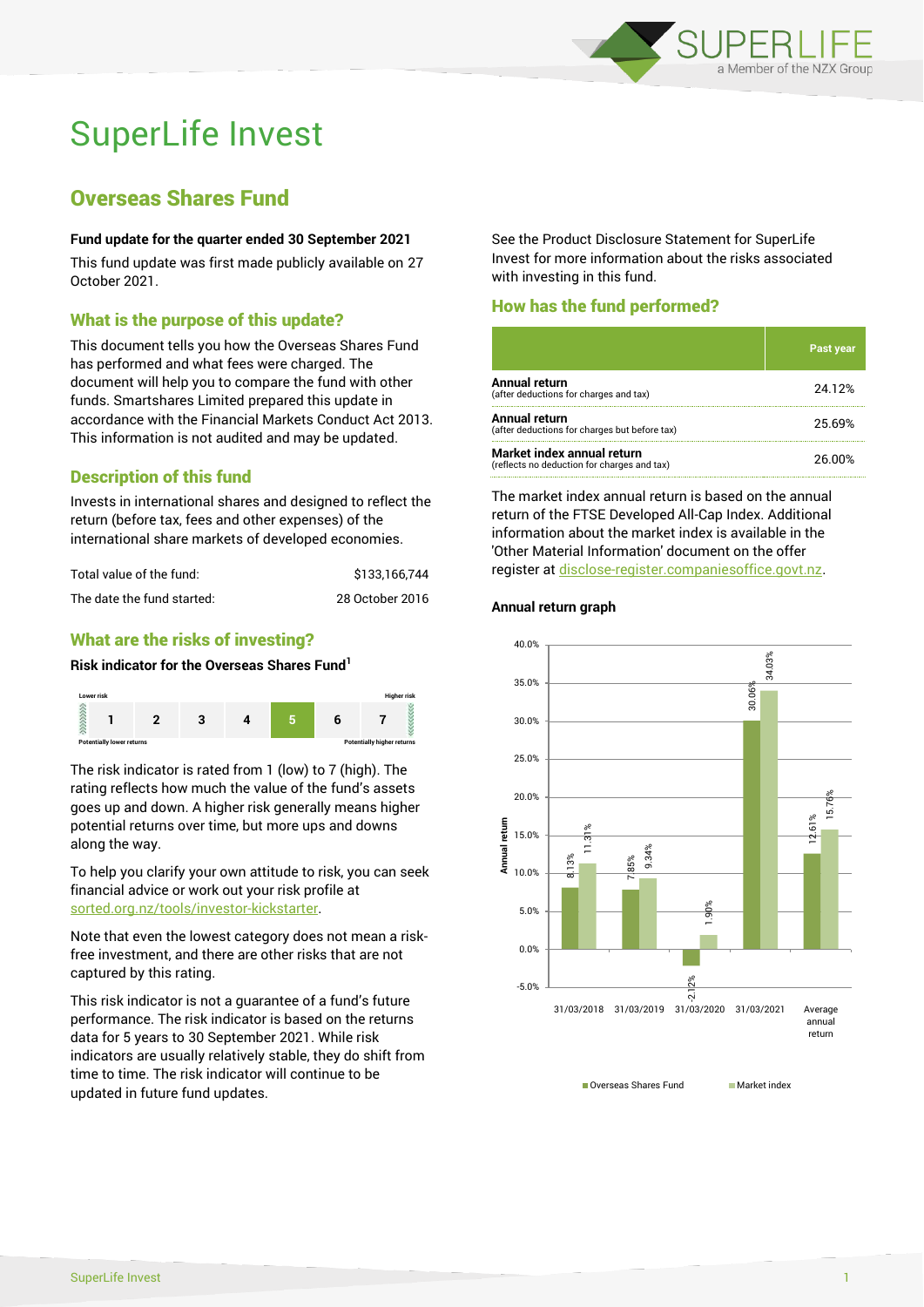

This shows the return after fund charges and tax for each year ending 31 March since the fund started. The last bar shows the average annual return since the fund started, up to 30 September 2021.

**Important:** This does not tell you how the fund will perform in the future.

Returns in this update are after tax at the highest prescribed investor rate (PIR) of tax for an individual New Zealand resident. Your tax may be lower.

# What fees are investors charged?

Investors in the Overseas Shares Fund are charged fund charges. In the year to 31 March 2021 these were:

|                                                       | % per annum of fund's<br>net asset value |  |
|-------------------------------------------------------|------------------------------------------|--|
| <b>Total fund charges</b>                             | በ 48%                                    |  |
| Which are made up of:                                 |                                          |  |
| <b>Total management and administration</b><br>charges | 0.48%                                    |  |
| Including:                                            |                                          |  |
| Manager's basic fee                                   | 0.47%                                    |  |
| Other management and<br>administration charges        | 0.01%                                    |  |
| Other charges                                         | Dollar amount per investor               |  |
| Administration fee                                    | з<br>\$12 per annum                      |  |

Investors may also be charged individual action fees for specific actions or decisions (for example, if an investor has a financial adviser and has agreed to pay a fee to the adviser for providing financial advice). See the Product Disclosure Statement for SuperLife Invest for more information about those fees.

The fees set out above include GST where applicable.

Small differences in fees and charges can have a big impact on your investment over the long term.

# Example of how this applies to an investor

Jess had \$10,000 in the fund at the start of the year and did not make any further contributions. At the end of the year, Jess received a return after fund charges were deducted of \$2,412 (that is 24.12% of her initial \$10,000). Jess paid other charges of \$12. This gives Jess a total return after tax of \$2,400 for the year.

#### What does the fund invest in?

#### **Actual investment mix**

This shows the types of assets that the fund invests in.



#### **Target investment mix**

This shows the mix of assets that the fund generally intends to invest in.

| <b>Asset Category</b>        | <b>Target asset mix</b> |
|------------------------------|-------------------------|
| Cash and cash equivalents    |                         |
| New Zealand fixed interest   |                         |
| International fixed interest |                         |
| Australasian equities        |                         |
| International equities       | 100.00%                 |
| Listed property              |                         |
| Unlisted property            |                         |
| Commodities                  |                         |
| Other                        |                         |